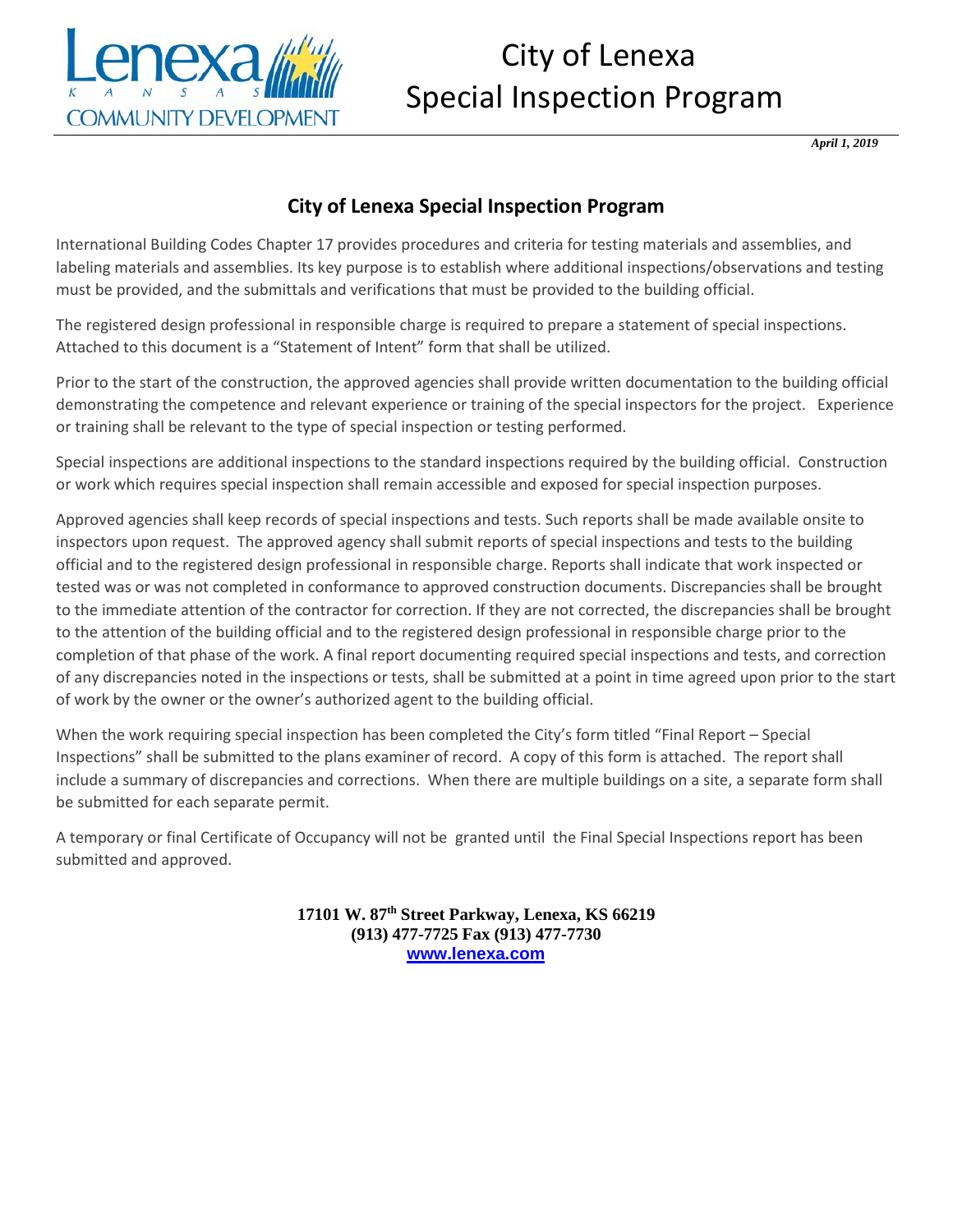

|                                     | Building Permit Number: ________________________ |  |
|-------------------------------------|--------------------------------------------------|--|
|                                     |                                                  |  |
| <b>Special Inspector of Record:</b> |                                                  |  |

During construction of the referenced project, it is required that special inspections as outlined in Chapter 17 of the 2018 International Building Code be provided for by the owner. The following areas of work will require special inspection:

|          | Site/Soils/Foundations                         | Steel          |                                                          | Misc.         |                                                                      |  |
|----------|------------------------------------------------|----------------|----------------------------------------------------------|---------------|----------------------------------------------------------------------|--|
| □        | Inspection of soil conditions                  | П              | Inspection of Steel                                      | П             | Masonry construction                                                 |  |
| □        | Excavation and filling                         | П              | Structural steel according to                            | П             | <b>Wind Resistance</b>                                               |  |
| П        | Verification of soils                          |                | <b>AISC 360</b>                                          | П             | Wood construction/Structural wood                                    |  |
| □        | <b>Engineered Retaining Walls</b>              | $\mathbb{R}^n$ | Inspection of welding                                    | П             | <b>Smoke Control Testing</b>                                         |  |
| □        | Inspection of cast in deep driven              | П              | Cold-formed steel deck                                   | П             | Exterior insulation and finish                                       |  |
|          | foundation                                     | П              | Open-web steel joists and joist                          |               | systems (EIFS)                                                       |  |
| П        | <b>Helical Pile Foundations</b>                |                | girders                                                  | П             | Water resistive barrier coatings                                     |  |
| □        | Inspection of deep driven                      | П              | Cold-formed steel trusses<br>spanning 60 feet or greater | □             | Sprayed Fire-resistant material                                      |  |
|          | foundation                                     | П              | Material verification of high-                           | П             | Mastic and Intumescent Fire                                          |  |
| Concrete |                                                |                | strength bolts, nuts and                                 |               | <b>Resistance Coating</b>                                            |  |
| □        | Inspection of concrete strength,               |                | washers                                                  | П             | Fire-Resistant penetrations and                                      |  |
|          | placement, curing, and<br>reinforcing steel    | П              | Inspection of high strength                              |               | joints Fire stopping                                                 |  |
|          |                                                |                | bolts                                                    | Special cases |                                                                      |  |
| □        | Post-tension concrete                          | П              | Inspection of steel frame joint                          | П             | Construction with alternative                                        |  |
| Е        | Testing of reinforced concrete                 |                | details for compliance with                              |               | materials and systems                                                |  |
| □        | Prestressing concrete                          |                | approved construction                                    | O             | Unusual design applications of                                       |  |
| П        | Bolts installed in concrete                    |                | documents                                                |               | materials                                                            |  |
| П        | Drilled piers or piles                         |                |                                                          | о             | Materials and systems required to<br>be installed in accordance with |  |
| П        | Inspection of cast in place deep<br>foundation |                |                                                          |               | additional manufacturer's                                            |  |
|          |                                                |                |                                                          |               | instructions                                                         |  |
|          |                                                |                |                                                          |               |                                                                      |  |

\_\_\_\_\_\_\_\_\_\_\_\_\_\_\_\_\_\_\_\_\_\_\_\_\_\_\_\_\_\_\_\_\_\_\_\_\_\_\_\_\_\_\_\_\_\_\_\_\_\_\_\_\_\_\_\_\_\_\_\_\_\_\_\_\_\_\_\_\_\_\_\_\_\_\_\_\_\_\_\_\_\_\_\_\_\_\_\_\_\_\_\_\_\_\_

Other:

Signature:\_\_\_\_\_\_\_\_\_\_\_\_\_\_\_\_\_\_\_\_\_\_\_\_\_\_\_\_\_\_\_\_\_\_\_\_\_\_\_\_\_\_\_\_\_\_\_\_\_\_\_\_\_\_\_ Date: \_\_\_\_\_\_\_\_\_\_\_\_\_\_\_\_\_\_\_\_\_\_\_\_\_\_\_

Name (typed or printed):\_\_\_\_\_\_\_\_\_\_\_\_\_\_\_\_\_\_\_\_\_\_\_\_\_\_\_\_\_\_\_\_\_\_\_\_\_\_\_\_\_\_\_

**SEAL**



 **Upload report via** https://permits.ci.lenexa.ks.us/citizenaccess/  **Email Report to:** [Permits@lenexa.com](mailto:Permits@lenexa.com)  **Mail to:** City of Lenexa Building Inspection Division 17101 W 87<sup>th</sup> Street Parkway Lenexa, KS 66219